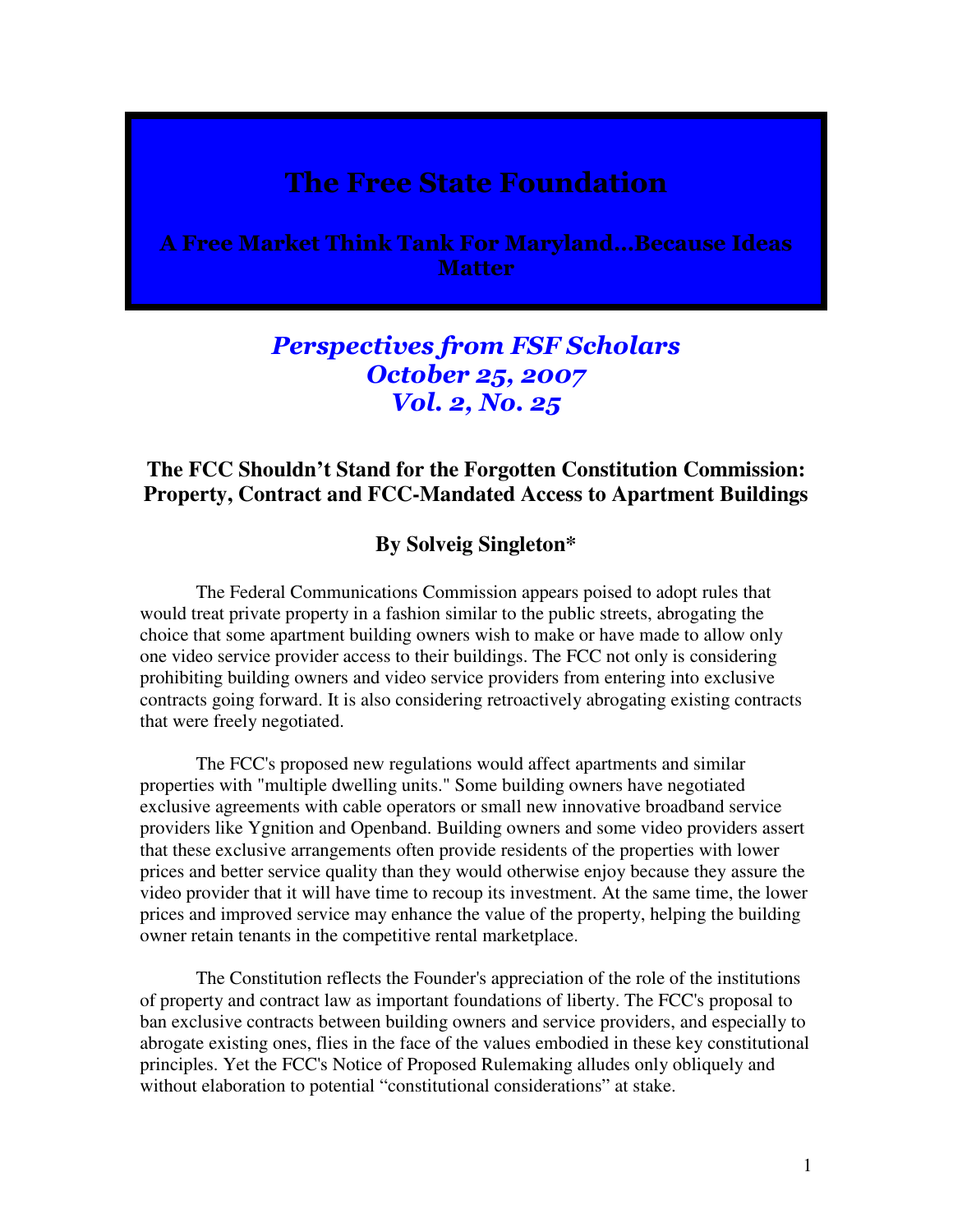The Fifth Amendment of the United States Constitution states that private property may not "be taken for public use, without just compensation." Private property includes both traditional physical property and rights obtained under contract. Should the FCC's rules for multiple dwelling units set aside property owners' and broadband providers' rights under existing contracts, this action almost certainly would constitute a taking.

Even without the extreme step of abrogating existing contracts, the FCC rules regulating building access may run afoul of the Constitution. In *Loretto v. Teleprompter Manhattan CATV Corp*, the Supreme court ruled that a state law that required owners of rental property to allow cable television companies to wire their properties--in effect disallowing exclusive contracts with other types of video providers--was a taking for which the owners of the property must be compensated.<sup>i</sup> Ultimately, upon remand, the property owner was awarded only a few dollars in compensation, suggesting an unfortunate reluctance on the part of the New York authorities to recognize the value of certain property rights.

The law at issue in *Loretto* required landlords to accommodate a permanent physical intrusion of their property. Since then, lawmakers and regulators sometimes have evaded the result of *Loretto* by avoiding rules that *overtly* require physical intrusions. So-called "regulatory takings" such as rent controls or land use requirements are less closely scrutinized than physical takings. So, for example, a regulator might in effect force a landlord to allow access to his property indirectly, by enacting a rule prohibiting video service providers from entering into exclusive contracts with landowners. The bottom line, however, is that these baroque legal structures are likely to be viewed with increasing skepticism by ordinary people, courts, and legislators. The FCC should be wary of adding to this skepticism by minimizing the import of acknowledged constitutional values.

For example, the District of Columbia Court of Appeals ruled that an FCC order that would force one telephone company' to house another company's equipment would create a taking.<sup>ii</sup> The court said that unless Congress had explicitly authorized such a step, the rule must be overturned. The FCC's suggestion that exclusive agreements to serve multiple dwelling units be outlawed follows a similar pattern. The FCC's authority to require such a rule is doubtful. The Communications Act certainly never explicitly confers such authority. The courts are likely to look particularly hard at the abrogation of existing contracts. And especially when it results in the disruption to a small firm's bargained-for revenue stream, the compensation required surely would be more than a few dollars.

The FCC's public policy reasoning in support of a new access regulation is sparse. There seems to be no compelling reason for the proposal. Tenants are already free to move to another building if they are unhappy with a given landlord's choice of laundry machines, soda vending machines, janitorial services, or communications services. Landlords are free to choose among communications service vendors to provide such services, on an exclusive or some other basis. Exclusive agreements are not common, and